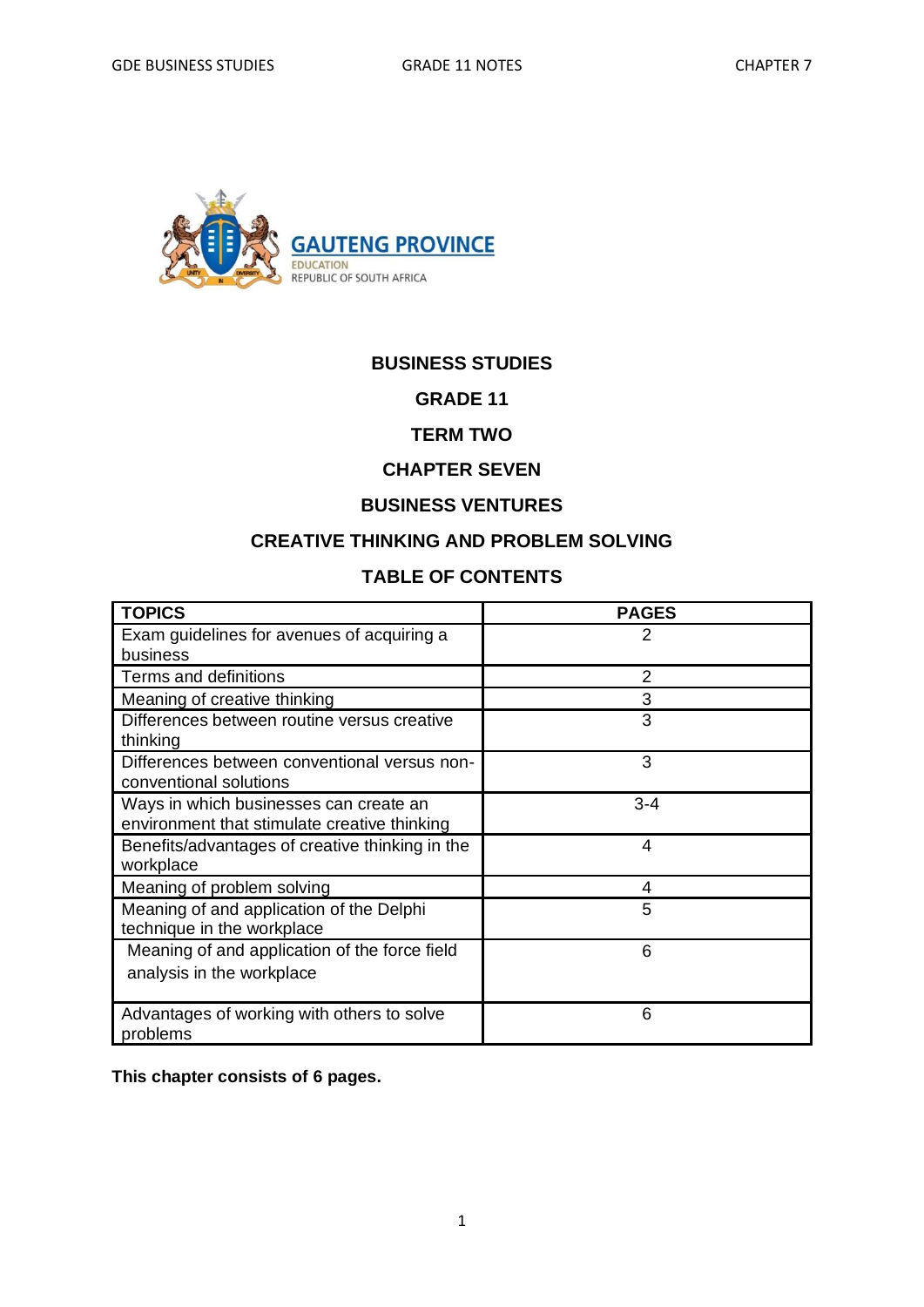#### **CONTENT DETAILS FOR TEACHING, LEARNING AND ASSESSMENT PURPOSES**

#### **AVENUES OF ACQUIRING A BUSINESS**

#### **Learners must be able to:**

- Explain/Elaborate on the meaning of creative thinking.
- Differentiate between routine versus creative thinking.
- Differentiate/Distinguish between conventional versus non-conventional solutions.
- Recommend ways in which businesses can create an environment that stimulate creative thinking.(Recap
- Explain the benefits/advantages of creative thinking in the workplace.
- Define problem solving
- Explain the meaning of a Delphi and Force-Field analysis. (Recap)
- Apply a Delphi and Force-Field analysis from given scenarios/case studies.
- Explain the advantage of working with others to solve problems.
- Interview a business and find out about the following aspects:
	- o What are the business problems
	- o Create solutions to solve the problems.
	- o Assess the solutions against the reality of the business.

#### **TERMS AND DEFINITIONS**

| <b>TERM</b>              | <b>DEFINITION</b>                                                                                                                |
|--------------------------|----------------------------------------------------------------------------------------------------------------------------------|
|                          |                                                                                                                                  |
| Delphi technique         | A complex problem solving technique that tries to get a<br>group of people to agree on how to solve a complex<br>problem.        |
| Force-field analysis     | A problem solving method that looks at two opposing<br>forces that support a problem being solved or a situation<br>changing.    |
| Problem solving          | The process of finding solutions to difficult or complex<br>issues.                                                              |
| <b>Business problems</b> | These are current or long term challenges and issues<br>faced by the business.                                                   |
| Creativity               | It is an act of turning new ideas into reality.                                                                                  |
| Competitive              | Means as good as or better than others of a comparable<br>nature.                                                                |
| Innovation               | Introducing new and original ideas or methods.                                                                                   |
| Change                   | Make or become different.                                                                                                        |
| Questionnaires           | It is a research instrument consisting of a series of<br>questions for the purpose of gathering information from<br>respondents. |
| PDCA process/cycle       | Plan-Do-Check- Act, this model is used to solve complex<br>business problems                                                     |

**This chapter consists of 6 pages**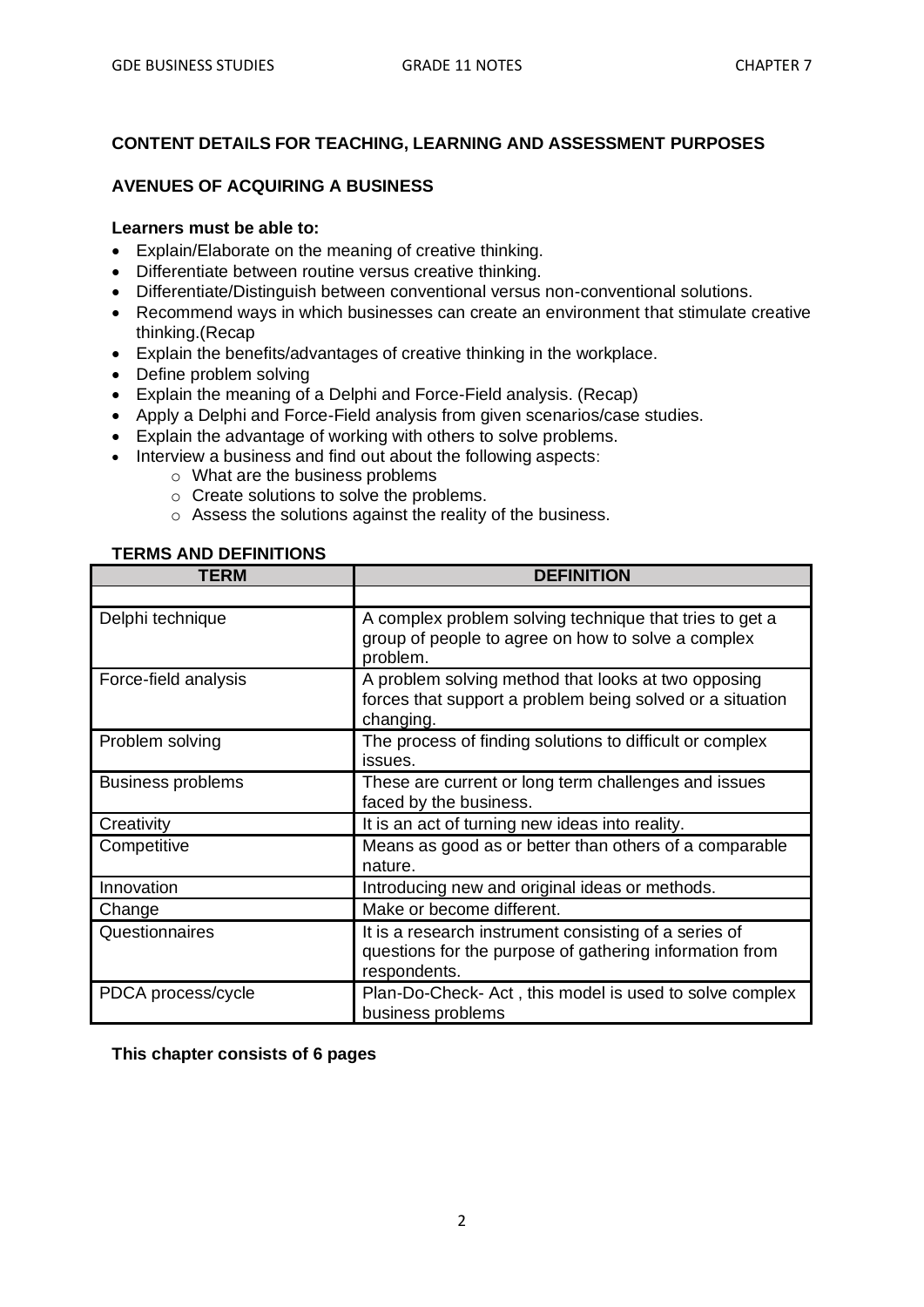# **1 Meaning of creative thinking**

- Creative thinking refers to thinking differently and looking at something in a new way.
- Creative thinking is about approaching a thought/idea/problem/situation in a new and interesting way.
- It is a process of putting facts/concepts/principles together in new and original ways.
- Businesses need to solve their problems efficiently to find creative solutions to problems.

#### **2 Differences between routine versus creative thinking**

| <b>ROUTINE THINKING</b>                                                              |           | <b>CREATIVE THINKING</b>                                                                                               |
|--------------------------------------------------------------------------------------|-----------|------------------------------------------------------------------------------------------------------------------------|
| It refers to ordinary/<br>every day/conventional thinking                            |           | It refers to looking at an opportunity/<br>problem in a new and different way.                                         |
| It is suitable for work that requires logic,<br>consistency and attention to detail. | $\bullet$ | It is invaluable in keeping the business<br>innovative and relevant in a changing<br>market and to solve new problems. |
| It does not lead to new ideas or pattern<br>of thought.                              | $\bullet$ | It leads to an idea that is original<br>compared to existing ideas.                                                    |
| Requires businesses to apply old<br>thinking patterns to new situations.             |           | Requires businesses to apply new ways<br>of thinking to old situations.                                                |

### **3 Differences between conventional versus non-conventional solutions**

| <b>CONVENTIONAL SOLUTIONS</b>                                                          | <b>NON-CONVENTIONAL SOLUTIONS</b>                               |
|----------------------------------------------------------------------------------------|-----------------------------------------------------------------|
| Ordinary and unimaginative solutions                                                   | Different and creative solutions                                |
| They are solutions obtained through<br>logical, analytical problem solving<br>methods. | They are solutions that are obtained from<br>creative thinking. |
| There is often one solution to a problem                                               | There is often more than one solution to a<br>problem           |
| Chooses and looks for what is right                                                    | Changes and looks for what is different                         |
| Concentrates on relevance                                                              | Does not mind chance interruptions                              |
| Moves in the most likely directions                                                    | Explores the least likely directions                            |

# **4 Ways in which businesses can create an environment that stimulate creative thinking**

- Businesses must emphasise the importance of creative thinking to ensure that all staff know that their ideas will be heard.
- Encourage staff to come up with new ideas/opinions/solutions.
- Encourage job swops within the organisation/studying how other businesses are doing things.
- Encourage alternative ways of working/doing things.
- Respond enthusiastically to all ideas and never let anyone feel less important.
- Reward creativity with reward schemes for teams/individuals that come up with creative ideas.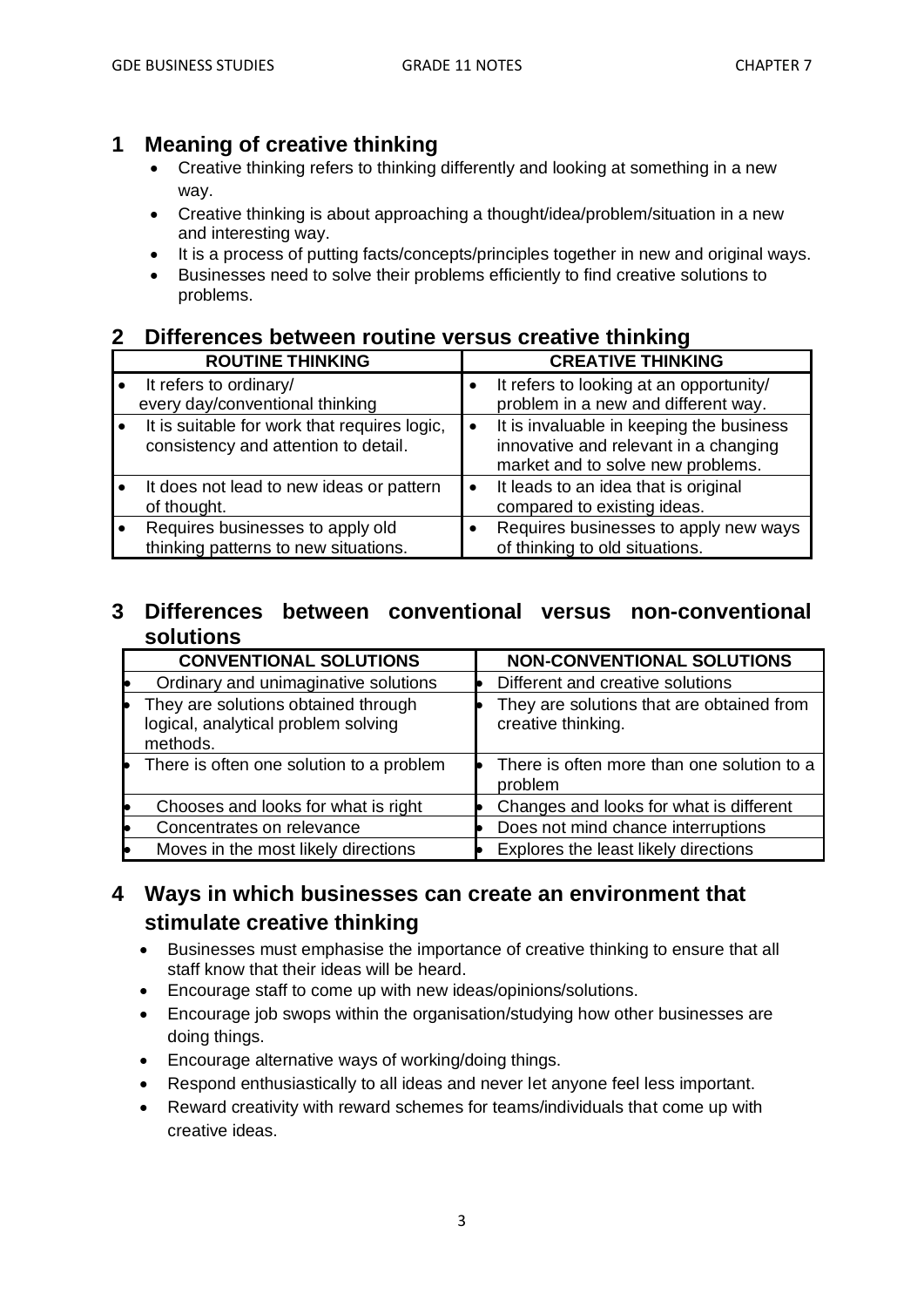- Provide a working environment conducive to creativity, free from distractions.
- Make time for brainstorming sessions to generate new ideas, e.g. regular workshops/generate more ideas/build on one another's ideas.
- Place suggestion boxes around the workplace and keep communication channels open for new ideas.
- Train staff in innovative techniques/creative problem solving skills/mindmapping/lateral thinking.

# **5 Benefits/Advantages of creative thinking in the workplace**

- Complex business problems may be solved.
- Creativity may lead to new inventions which improves the general standard of living.
- Better/Unique/Unconventional ideas/solutions are generated.
- May give businesses a competitive advantage if unusual/unique solutions/ ideas/strategies are implemented.
- Managers/employees have more confidence as they can live up to their full potential.
- Managers will be better leaders as they will be able to handle/manage change(s) positively and creatively.
- Managers/Employees can develop a completely new outlook, which may be applied to any task(s) they may do.
- Leads to more positive attitudes as managers/employees feel that they have contributed towards problem solving/Improves motivation amongst staff members
- Managers/Employees have a feeling of great accomplishment and they will not resist/obstruct once they solved a problem/contributed towards the success of the business.
- Management/Employees can keep up with fast changing technology.
- Stimulates brain function of employees/managers, as they are continuously pushed out of their comfort zone/improving the total well-being of employees.

# **6 Meaning of problem solving**

- It is a clear process to follow whenever a problem needs to be solved.
- A process of finding the correct strategy to respond to a problem.
- Problem solving involves analytical and creative skills.
- Some businesses uses the PDCA process/cycle to solve a problem.
- PDCA stand for Plan-Do-Check-Act.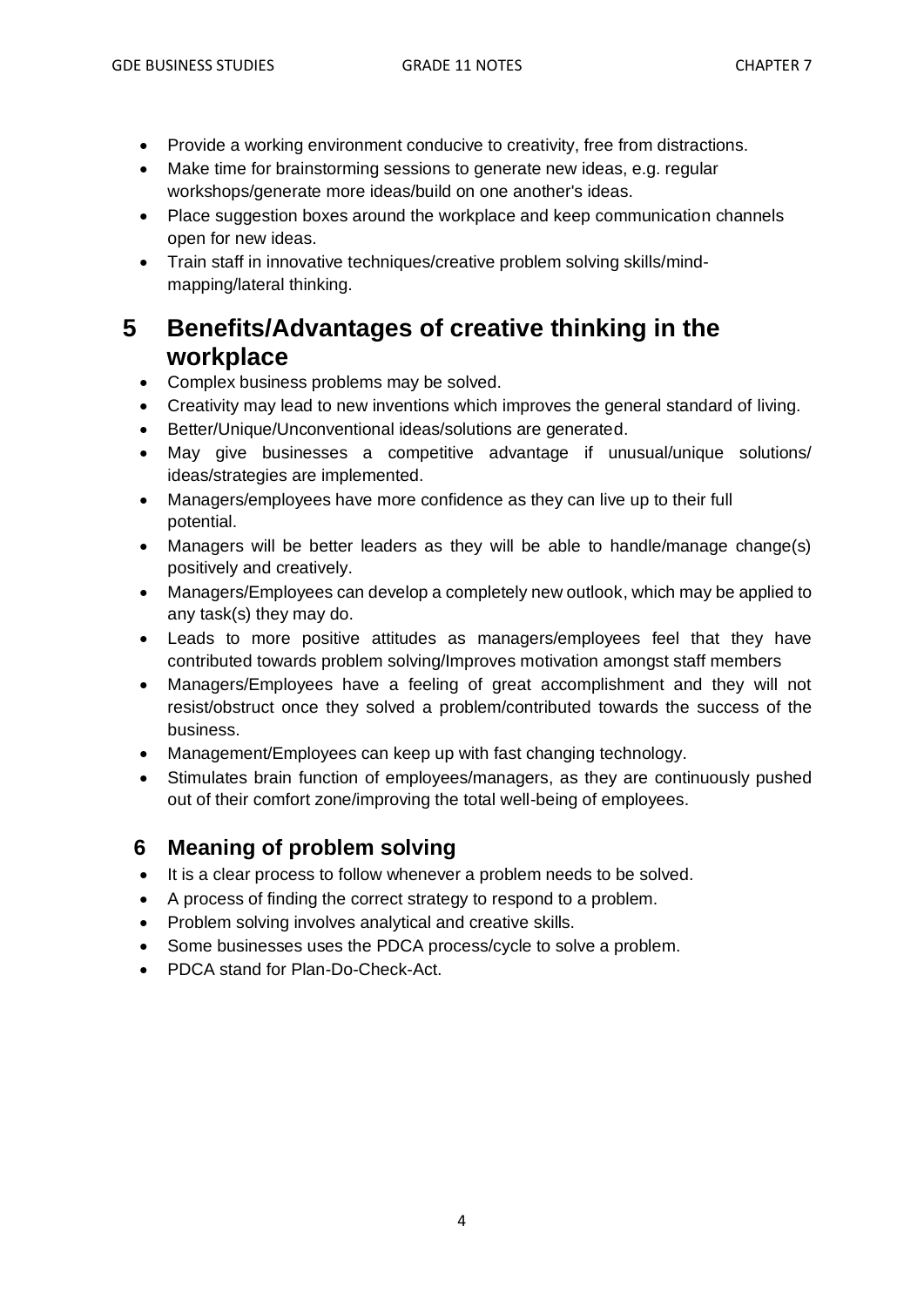# **7 The Delphi technique and Force-Field analysis**

# **7.1 Meaning of the Delphi Technique**

- It is a technique that is used to solve new and complex problems.
- The Delphi technique is a popular method of gathering information by using a selected expert's panel on a specific topic.
- The group of specialists/expert's panel never meet face to face.
- This technique uses a series of questionnaire to obtain feedback from experts.
- The questionnaires are used to bring about agreement from different views.

# **7.2 Ways in which businesses can apply the Delphi Technique in the workplace**

- Businesses must invite a panel of experts to research the complaints from customers.
- Experts do not have to be in one place and will be contacted individually.
- Design a questionnaire consisting of questions on how to improve the quality of their tiles and distribute it to the panel members/experts.
- Request the panel to individually respond to the questionnaire/suggest improvements to the products and return it to businesses.
- Summarise the responses from the experts in a feedback report.
- Send the feedback report and a second set of questions/questionnaire based on the feedback report to the panel members.
- Request panel members to provide further input/ideas on how to improve the quality of their tiles after they have studied the results/documentation.
- Distribute a third questionnaire based on previous feedback from the second round.
- Prepare a final summary/feedback report with all the methods to improve the quality of products.
- Choose the best solution/proposal after reaching consensus.

# **7.3 Meaning of force field analysis**

- Force filed analysis is a method of listing, discussing and analysing the various forces for/advantages and against/disadvantages of a proposed change.
- It is often used for planning and implementing change in a business.
- The analysis involves identifying the advantages and disadvantages of a decision.
- This tool is especially useful to overcome resistance to change.

# **7.4 Ways in which businesses can apply the force field analysis**

- Describe the current situation/problem and the desired situation.
- Identify what is going to happen if there is no action taken.
- List all driving/pros and restraining/cons forces that will support and resist change.
- Discuss the key restraining forces and determine their strengths.
- Discuss the key driving forces and determine their strengths.
- Allocate a score to each force using a numerical scale, where 1 is weak and 5 is strong.
- Weigh up the positives and negatives then decide if the project is viable.
- Analyse the restraining forces and best way of advancing them.